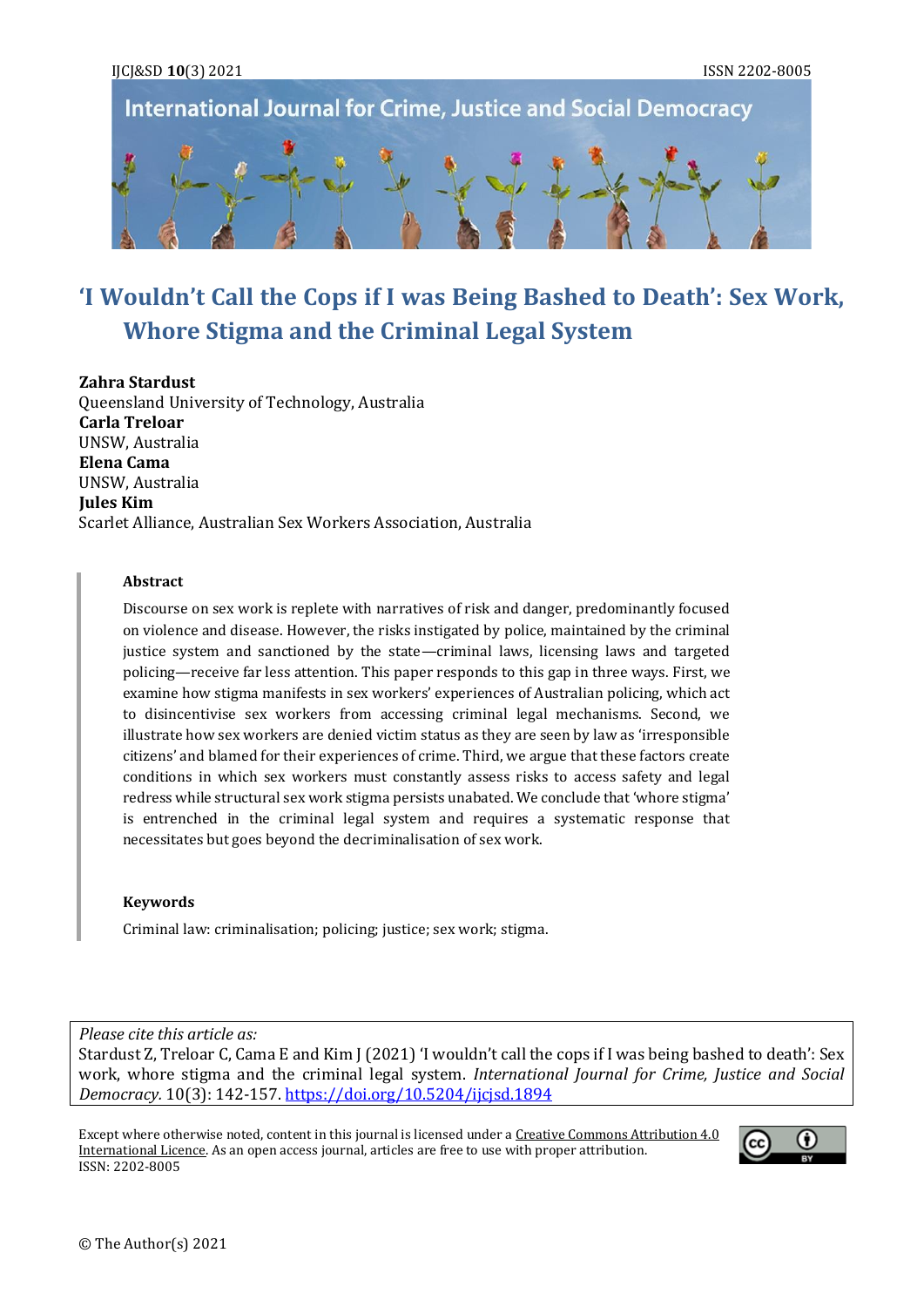### **Introduction**

Sex work is often viewed as a 'crime against convention', one that transgresses social boundaries by virtue of 'deviant' behaviour (White and Perrone 2015: 234). In many jurisdictions, consensual sex for money attracts criminal penalties because it deviates from social (hetero)norms and transgresses cultural conventions that position sex within private space, monogamy and coupledom (Rubin 2011: 152). Even where criminal penalties have been lifted, sex work still attracts stigma. Stigma can be understood as a social process of exclusion that involves multiple components—'labeling, stereotyping, separation, status loss and discrimination'—and is shaped by the exercise of social, economic and political power (Link and Phelan 2001: 363). Research has demonstrated that sex work stigma operates at macro levels (in the form of laws, policies, regulations and media), meso levels (in institutions such as justice and health systems) and micro levels (including external acts of discrimination and internalised stigma among sex workers) (Benoit et al. 2018). 'Whore stigma' can be seen as a driving force behind many policies and regulatory frameworks that govern sex work, including criminalisation, licensing and end-demand policies. These are all 'infused with moralistic presumptions, draw on the rhetoric of risk, and are premised on (virtually identical) stigmatic assumptions' that view sex workers as victims of exploitation, their labour as delegitimate and sex work as risky (Bruckert and Hannem 2013: 61).

Gail Pheterson referred to whore stigma as 'a social and legal branding' reinforced by 'police, judges, doctors, law-makers and researchers' who participate in 'direct or indirect collusion with the persecution of prostitutes' (1990: 397–398). Whore stigma, wrote Carol Queen, 'derives from whores' sexual availability … *on their own terms*' (1998: 132; emphasis in original). While whore stigma attaches readily to women, because 'a sexually emancipated woman is threatening and despised' (Queen 1998: 132), male and trans sex workers' experiences of whore stigma are often combined with homophobia, cissexism and transphobia, resulting in disproportionate experiences of violence at the hands of both police and clients (Lyons et al. 2017; Minichiello, Scott and Cox 2018; Morrison and Whitehead 2007). Racism further compounds whore stigma for Indigenous sex workers, migrant sex workers and sex workers of colour. For migrant sex workers, stereotypes of 'beautiful dead bodies' in anti-trafficking campaigns (Andrijasevic 2007) have fuelled a criminal justice approach to policing Asian brothels and massage parlours and deporting sex workers under the guise of 'rescue'. Stigma is particularly acute for Aboriginal or Torres Strait Islander sex workers who face targeted police interaction and disproportionate rates of incarceration. Sex workers living with HIV are uniquely and unnecessarily criminalised in some jurisdictions despite recent developments in biomedical technologies (commonly referred to as 'Undetectable = Untransmissible') that mean people living with HIV can have safer sex with zero to negligible risk of transmission (Jeffreys, Matthews and Thomas, 2010). Stigma manifests and compounds differently for street-based sex workers, sex workers who use drugs, sex workers who are parents and young people engaged in sex work—it remains stratified across the industry and is most acute for those with frequent police contact.

Consequently, sex workers occupy what Sibley called 'the liminal space between offender and victim' (2015: 1). Sex workers are expected to survive by 'downloading risk onto their own subjectivities, navigating the sex trade through technologies of risk management' (Sibley 2018: 1462). Where sex work is positioned as inherently risky, and criminalisation is normalised, sex workers become responsible for their own safety through individualised decision-making. Alongside state law enforcement, 'multi agency' responses are designed to encourage sex workers to exit the industry (Scoular and O'Neill 2007). Instead of supporting worker rights, autonomy and safety, these projects incentivise sex workers to exit based on promises that they will escape harm, risk and criminal punishment. In doing so, they obscure the role of the state's ongoing systemic exclusion of sex workers from citizenship (Scoular and O'Neill, 2007). Sex workers who continue to work are considered responsible for their own risks, including the risk of violence (Krüsi et al. 2016: 1137). Meanwhile, states assume increasingly less responsibility for whorephobic laws, policies and enforcement.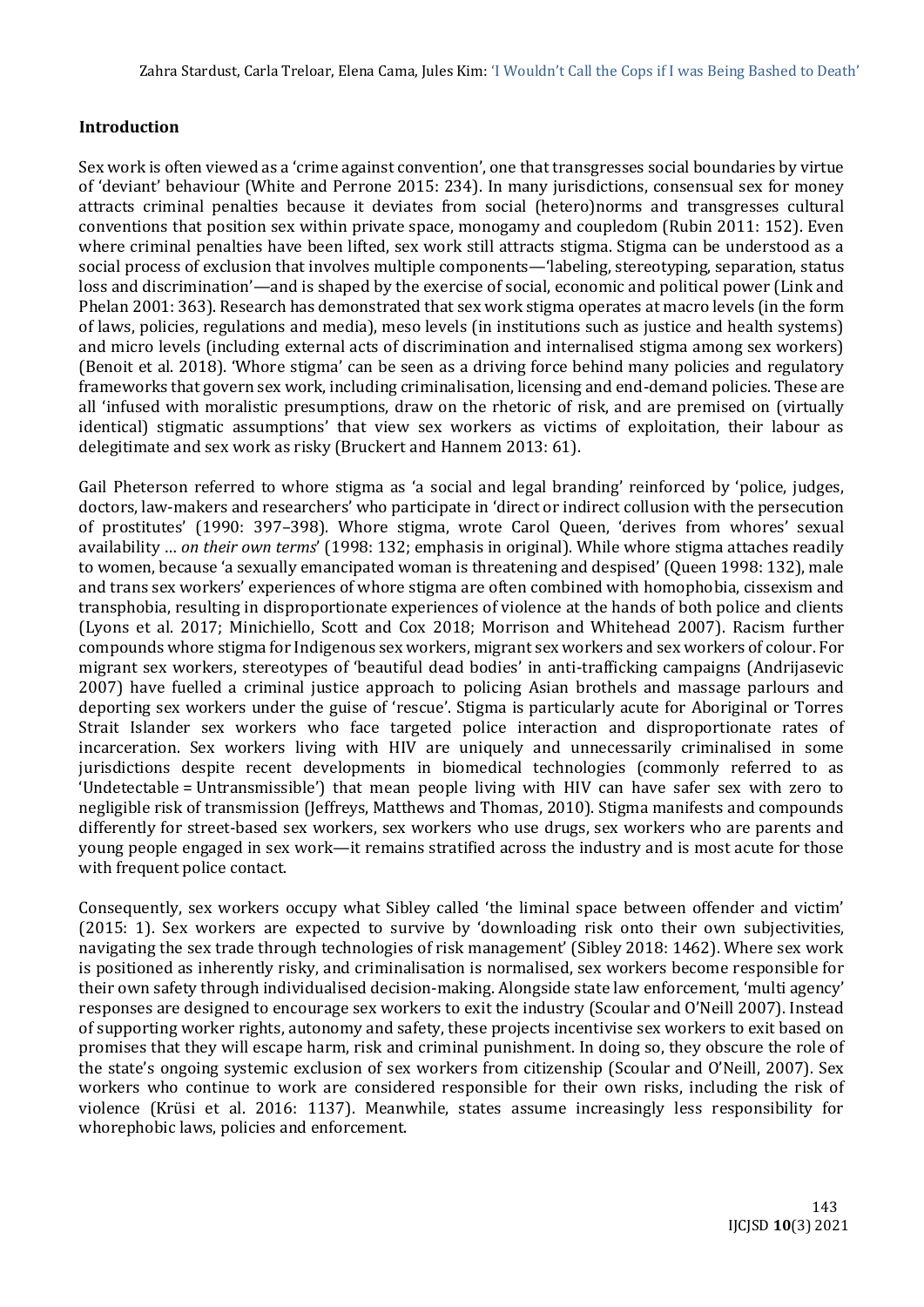International and national research have demonstrated that criminalisation, licensing and policing *create* risk for sex workers. Laws that prohibit sex workers from implementing basic safety strategies—such as working with colleagues or notifying another worker about their booking location—force sex workers to choose between lawful, unsafe work or safer, criminalised work (Jeffreys, O'Brien and Fawkes 2019). Repressive regulation of the sex industry acts as a barrier to sex workers accessing non-judgemental, appropriate health care services (Lazarus et al. 2012) and is associated with increased risk of physical and sexual violence and condom-less sex (Platt et al. 2018). In criminalised regimes, sex workers' ability to seek information, support and health care is 'severely limited by the risk of prosecution' (Harcourt, Egger and Donovan 2005: 123). The New South Wales Wood Royal Commission inquired into 'systemic or entrenched corruption within the New South Wales Police Service' (New South Wales Government 1997: 1) and described 'a clear nexus between police corruption and the operation of brothels' (13). Police corruption and inaction have been documented in literature across the globe. In Hong Kong, sex workers (particularly migrant sex workers) have reported a reluctance to interact with police due to experiences of threats, harassment and abuse (Wong, Holroyd and Bingham, 2011). Sex workers interviewed in the United States reported experiences of verbal harassment, sexual exploitation and extortion by police, in addition to a lack of responsiveness to their 911 calls for emergencies (Sherman et al. 2015). Sex work research recurrently finds punitive policing to produce greater, rather than less, risk.

Research consistently demonstrates barriers for sex workers in accessing justice in jurisdictions where the *purchase* of sex is criminalised (Le Bail and Giametta 2018). Sex workers report poor relationships with police, fear of police and attempts to avoid police, which reduce their capacities to protect themselves. For example, research in Canada found that, as long as clients continue to be targets of law enforcement, police presence pressured sex workers to rush client negotiations and screenings (e.g., for weapons, intoxication or histories of violence) (Krüsi et al. 2014), thereby increasing the risks of violence, abuse, condom refusal and HIV/STI exposure (Landsberg et al. 2017). The criminalisation of clients results in sex workers being less likely to report crimes as they may incriminate themselves (Ellison, Dhónaill and Early 2019). In these contexts, criminal laws and police tactics that purport to be protectionist increase the risks for sex workers.

In this paper, we examine how whore stigma manifests in sex workers' experiences with police in Australia. We identify different risks facing sex workers, including police inaction, identification, entrapment, disbelief and minimisation of experience, which act to disincentivise sex workers from accessing criminal justice mechanisms. Varying laws surrounding sex work—criminalisation, licensing and decriminalisation—allow us to examine sex workers' decision-making and navigation of risk and stigma uniquely. We also explore how sex workers are denied victim status when they experience crime as they are seen by law as 'irresponsible citizens' and blamed for their experiences. We argue that sex workers are simultaneously seen as expendable, disposable, corruptible and untrustworthy—worthy of blame but unworthy of protection. These experiences contribute to an embodied whore knowledge, through which sex workers understand police, the law and the state. Finally, we argue that these factors create conditions in which sex workers must constantly assess and mitigate risks to access safety and legal redress while structural sex work stigma persists unabated.

## **Methods and Approach**

This study was conducted in partnership between Scarlet Alliance, the Australian Sex Workers Association and the Centre for Research in Health at the University of New South Wales (UNSW). It forms part of a broader Stigma Indicators Monitoring Project to develop measurable indicators of stigma among priority populations for bloodborne viruses and sexually transmissible infections. To understand contemporary experiences of sex work stigma, we designed a qualitative study involving focus groups and interviews. Each phase (including research conception, methodological design, data collection, analysis and writing) was conducted in partnership, involving Centre for Social Research in Health Staff, Scarlet Alliance staff and a sex worker researcher at UNSW. Our questions and topics were guided by a consultation workshop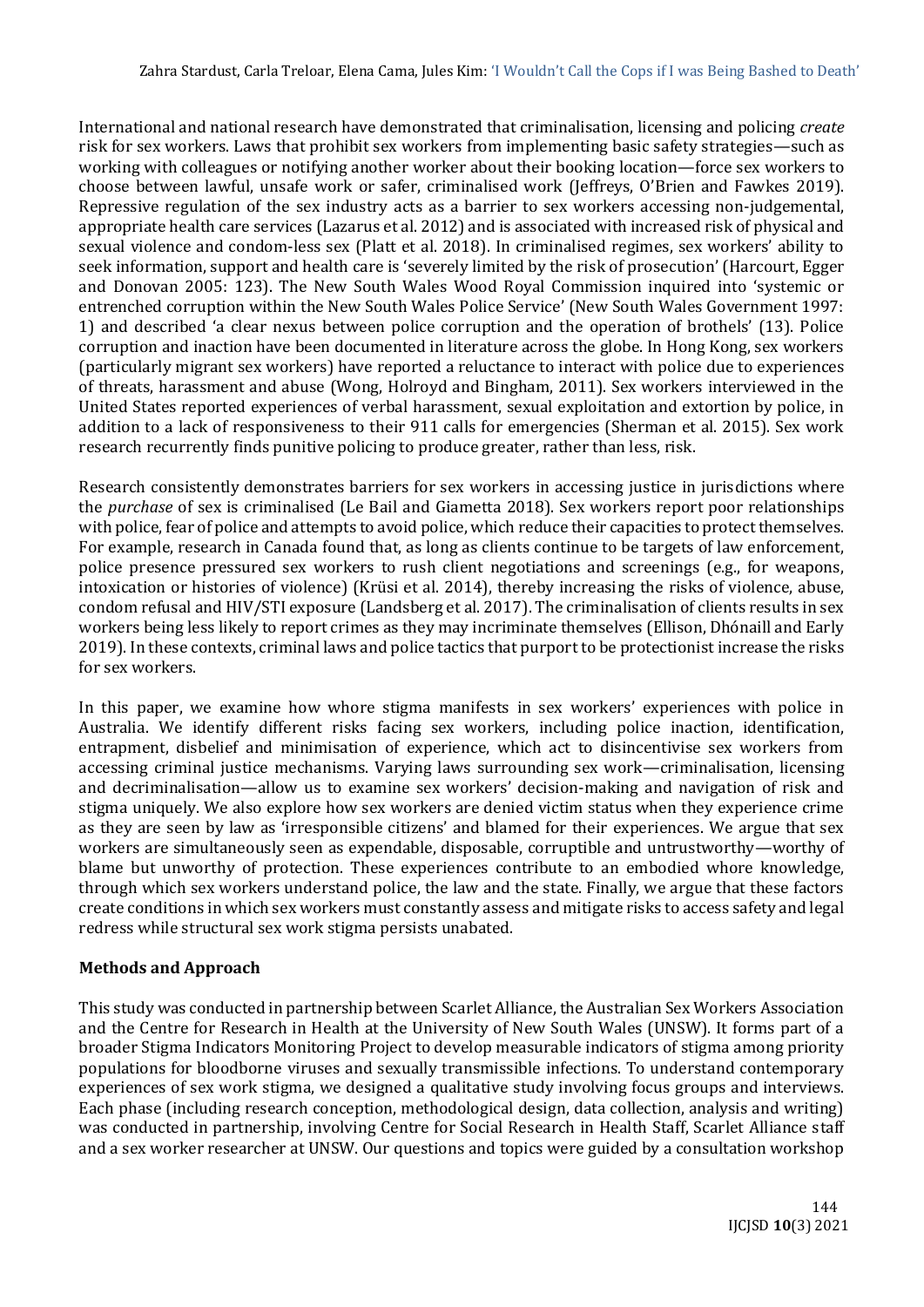at the 2016 Scarlet Alliance National Forum in Adelaide, which involved more than 100 sex workers from around Australia.

Scarlet Alliance advertised this study through its membership of sex workers, state- and territory-led peer sex worker organisations and online networks of sex workers. Potential participants registered interest with their local sex worker organisation. Each focus group was co-moderated by a sex worker in partnership with a non–sex worker researcher. One of the sex worker moderators was also an academic researcher. Focus groups were conducted with sex workers in the same jurisdiction in 2017. Four focus groups were conducted by telephone. Two face-to-face groups (a migrant and a non-migrant group) were held in Sydney. Two participants were unavailable at the time of the focus groups and were interviewed individually. Each participant was provided with AUD 50 for their time and expertise. Approval was received from the Human Research Ethics Committee of UNSW (HC16880).

We conducted six focus groups with 29 sex workers from each state and territory in addition to two interviews with individual sex workers (total *n =* 31). The majority (n = 21) identified as women, and 19 were assigned female at birth. A range of ages, genders and sexual identities were represented in the sample (see Table 1). One participant identified as Aboriginal or Torres Strait Islander. Most participants were born in Australia (n = 15), with nine born in South East and East Asia. Participants had performed a range of sex work in all states and territories; the most common type of work was private escort or in-call  $(n = 19$  each). Most participants spoke English at work  $(n = 28)$ . Audio recordings of focus groups and interviews were transcribed by a transcriber working under a confidentiality agreement. Transcripts were de-identified and checked for accuracy, and audio recordings were deleted. No demographic data were assigned to individuals (e.g., age, gender or location) to prevent identification.

All authors developed a coding scheme for the overall data and applied it with checks for consistency and clarity of concepts. The descriptive codes were developed in reference to focus group topic areas: disclosure, family and relationships, health care, social service, finances, employment, police, legal and justice issues, intersecting factors, media and ending stigma. They were supplemented with conceptual codes: resilience and self-care, emotional labour, citizenship, accountability for stigma, social capital, human rights impacts, internalised stigma, respectability politics, visibility and mental health. For this article, one author undertook an analysis of data coded under 'police', 'citizenship' and 'legal and justice issues'. Preliminary analyses were discussed with co-authors to elaborate and extend the interpretation of the data in relation to existing sex work literature on stigma, policing and risk.

Our study intended to gather perspectives on hypothetical experiences of crime, and moderators informed focus group participants that they should not disclose actual experiences of crime. Despite this, some participants did disclose actual experiences of crime and the criminal legal system. All participants were provided with contact details for their local state or territory sex worker organisation for support and referral pathways and Lifeline for crisis support. The decision to refer participants to sex worker organisations was made because sex workers generally report variable quality of support from general services (e.g., those for sexual assault, family violence or mental health), and local organisations could refer participants to sex worker–friendly services. Researchers also had access to confidential counselling via the UNSW Employee Assistance Program and engaged in debriefs with one another after each session.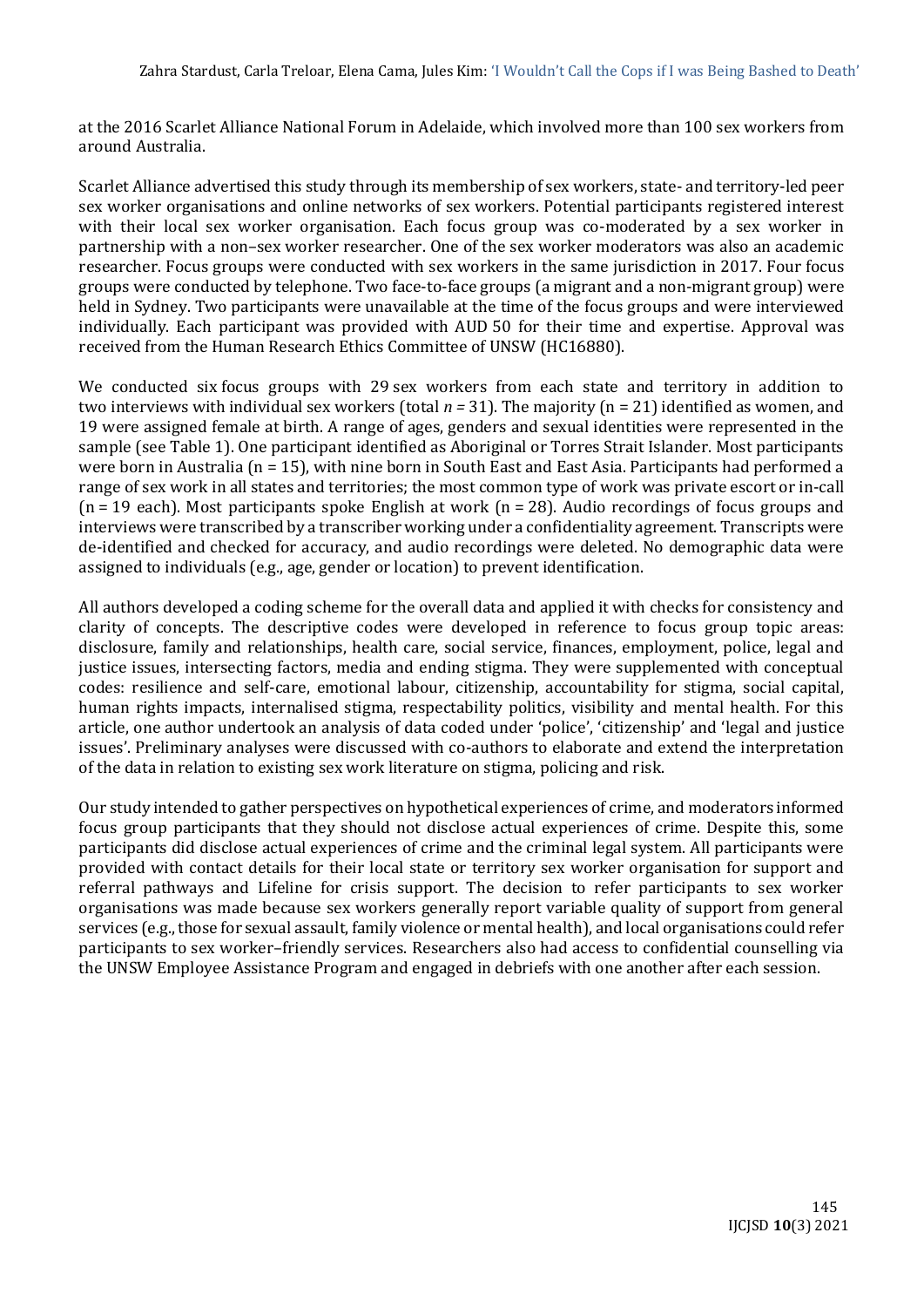## **Table 1: Participant demographic characteristics**

| $N=31$                           | N              |
|----------------------------------|----------------|
| Age                              |                |
| 18-29                            | 7              |
| 30-39                            | 9              |
| 40-49                            | 10             |
| 50 and over                      | 5              |
| Gender*                          |                |
| Female                           | 21             |
| Male                             | 5              |
| Non-Binary                       | 7              |
| Sex assigned at birth**          |                |
| Female                           | 19             |
| Male                             | 11             |
| Sexual identity*                 |                |
| Heterosexual                     | 7              |
| Lesbian or Gay                   | 7              |
| Bisexual                         | 4              |
| Queer                            | 14             |
| <b>Region of birth</b>           |                |
| Australia                        | 15             |
| Oceania (New Zealand, Melanesia, | 3              |
| Micronesia, Polynesia)           |                |
| Asia                             | 10             |
| Europe                           | $\mathbf{1}$   |
| Americas                         | $\mathbf{1}$   |
| Africa                           | $\mathbf{1}$   |
| Type of sex work*                |                |
| Private (escort)                 | 19             |
| Private (in call)                | 19             |
| Escort (agency)                  | 3              |
| Brothel (full service)           | 15             |
| Street-based                     | $\overline{c}$ |
| Massage parlour                  | 7              |
| <b>BDSM</b> house                | $\overline{2}$ |
| Different                        | 4              |
| States participant works in*     |                |
| ACT                              | $\overline{2}$ |
| <b>NSW</b>                       | 23             |
| NT                               | $\overline{2}$ |
| QLD                              | 7              |
| SA                               | 5              |
| TAS                              | $\mathbf{1}$   |
| <b>VIC</b>                       | 10             |
| WA                               | 6              |
| Languages spoken at work*        |                |
| English                          | 28             |
| Thai                             | $\overline{4}$ |
| Mandarin                         | $\mathbf{1}$   |
| Cantonese                        | $\overline{2}$ |
| Other                            | $\overline{2}$ |

\* Items were not mutually exclusive

\*\* one participant did not respond to this question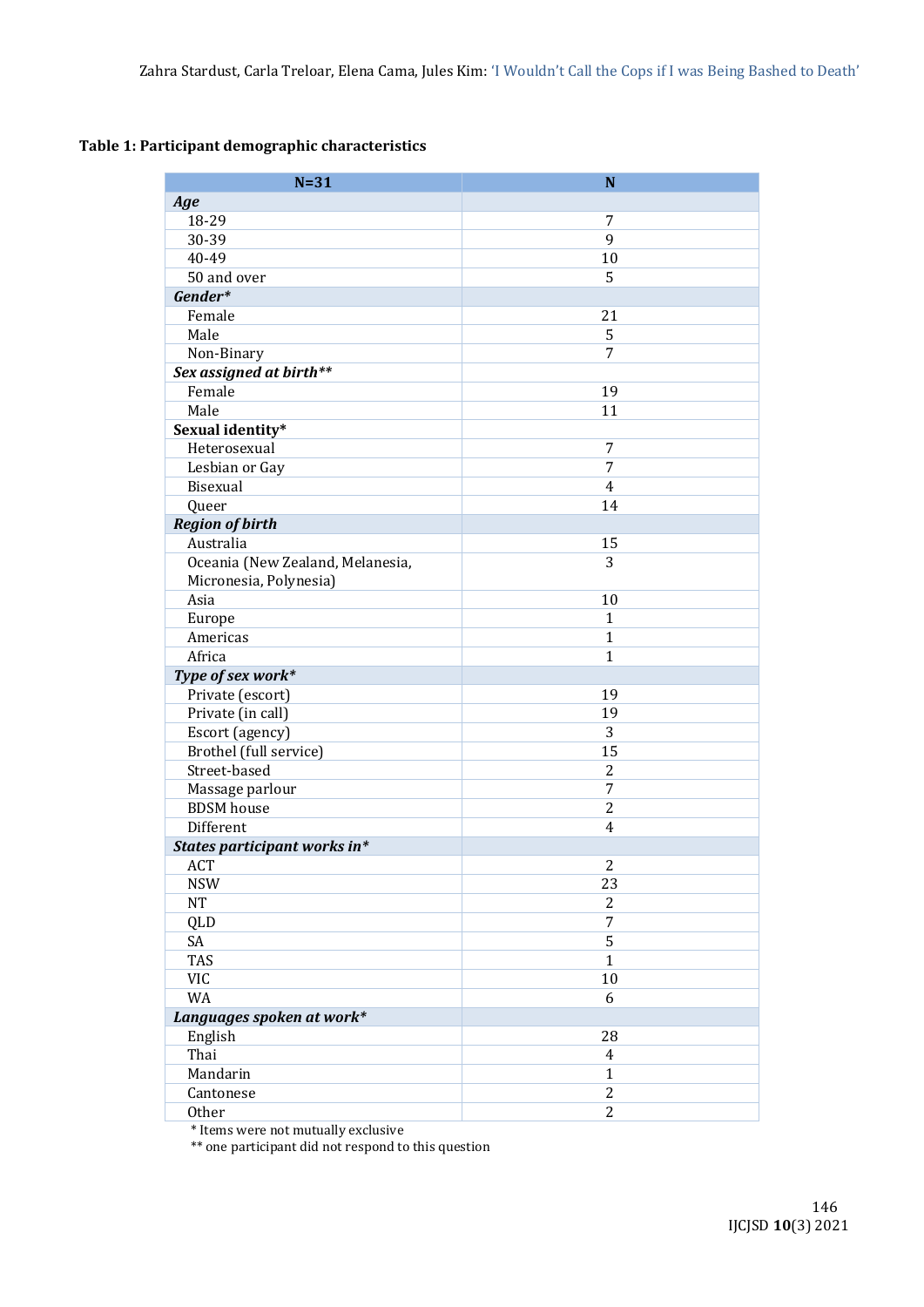## **'They Don't Care About Us'**

Sex workers in Australia have criticised the police's dual and compromised role as both their prosecutors and (alleged) protectors. Our participants shared their experiences of and attitudes towards contacting the police as actual and potential victims of crime. Some participants who had contacted police in the past described varying degrees of dissatisfaction, disappointment and frustration with only a few positive outcomes. Other participants reported that they would be highly reluctant to seek police assistance unless it was a last resort due to their own prior experiences and hearing the experiences of their peers. Some vowed that nothing would convince them to contact the police, no matter how dire the circumstances. Calling the police was seen to bring risks of identification and investigation (particularly for those working unlawfully, including those who were unregistered or unlicensed), which could lead to entrapment, harassment, assault, arrest or attempts at bribery. To some participants, it seemed pointless to report a crime to the police due to the likelihood of police inaction.

## *Sex Workers as Unworthy: Risk of Inaction*

Participants pointed to a well-documented history and ongoing culture of police brutality towards marginalised groups such as queers, sex workers, drug users and homeless people. As Dwyer and Tomsen wrote, 'in the 70s across Australia, gay men, lesbians, transsexuals, and sex workers were essentially part of a sexual underclass that was close in status to the homeless, Indigenous people, and alternative groups' (2016: 36). Sex workers are still excluded from the benefits of citizenship, primarily because they do not live up to the '"acceptable" modes of being a sexual citizen… privatised, deradicalised, de-eroticised and confined in all sense of the word: kept in place, policed, limited' (Bell and Binnie 2000: 5). In focus groups, sex workers reported that they anticipated proactive police action in charging, arresting or reporting them. However, they expected police inaction in addressing their experiences of crime:

When I've experienced sexual assault in the past, the cops have done nothing. When I've been robbed, when I've been bashed, the cops have done nothing. They have proven time after time after time that they don't care about queers, they don't care about whores, they don't care about homeless people, they don't care about junkies. So unless you're rich, they don't give a flying fuck and I just don't have the time to deal with their bullshit, I don't have the energy to deal with their crap … The cops aren't our friends and they will always fuck us up (Focus Group 3).

This repeated exclusion and expectation of inaction meant that, while participants generally reported that they were more likely to seek police assistance for a serious crime, some reported that they would not seek police assistance in any event, no matter how grave:

I wouldn't call the cops if I was being bashed to death. The pigs can go fucking burn (Focus Group 3).

It would have to be very, very severe for me to look at seeking assistance in the future (Focus Group 2).

Various police forces have now created sex worker liaison officers and gay and lesbian liaison officers as a conduit between community and police. However, Russell has highlighted that, although these officers are promoted as allies, these protective aspirations are actually conditional on people being 'good queer citizens' or worthy recipients of state recognition and protection (2019: 8). Citizenship involves a provisional granting of rights only where a person assumes certain responsibilities; therefore, sex workers who do not or cannot conform are seen as irresponsible non-citizens, thereby excluded from belonging, participation and eligibility to access the state's protective mechanisms.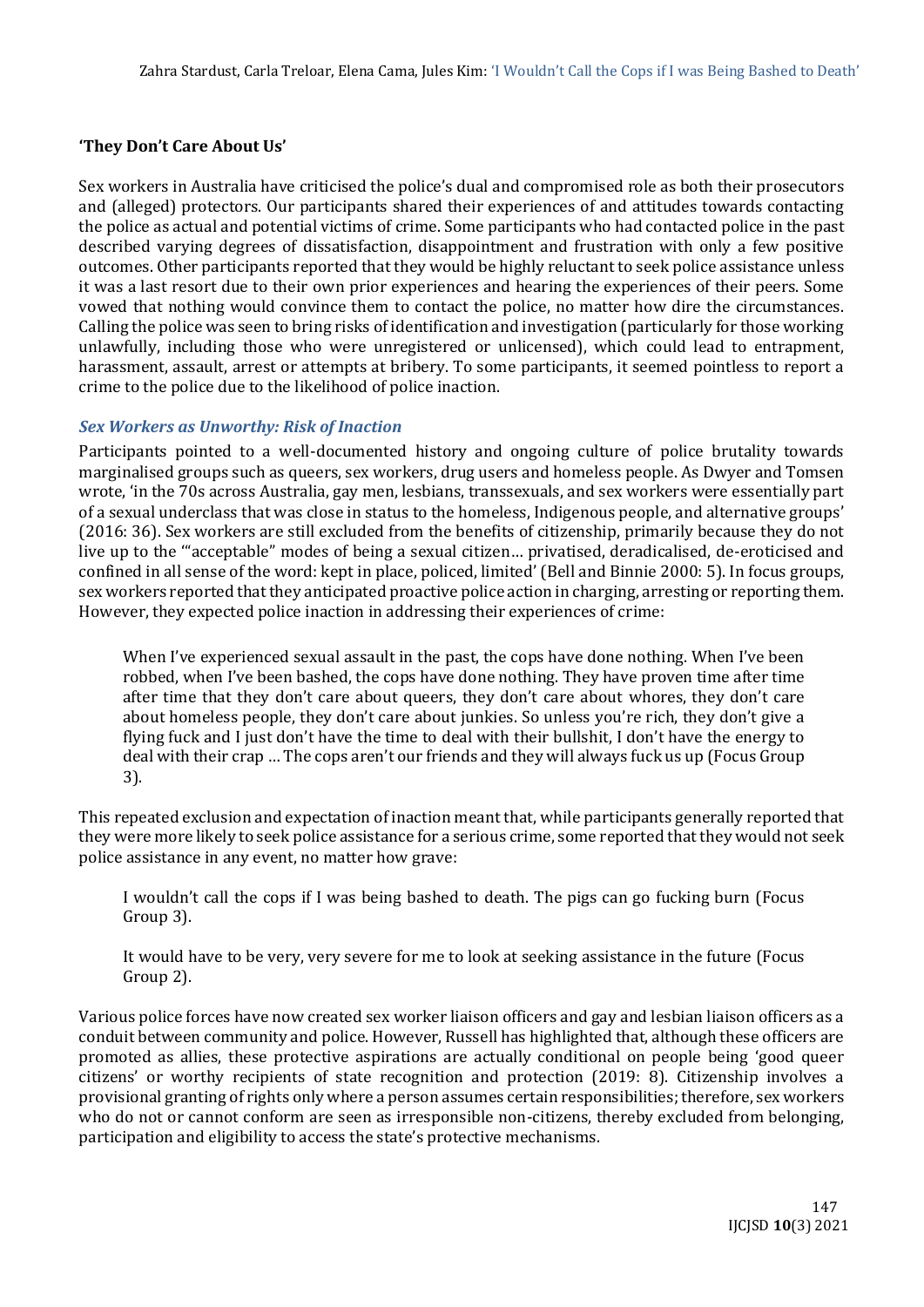### *Sex Workers as Expendable: Risk of Identification*

In jurisdictions where sex work remains criminalised, sex workers feared drawing police attention and being identified and arrested for sex work–related offences if they were to report a crime. However, even where various aspects of sex work have been decriminalised, social and cultural stigmas continue to present obstacles to reporting. For example, in New South Wales, where 1995 reforms bestowed legal status upon brothels, brothels continue to be 'perceived as outlaws' and 'regarded as inherently awful, disorderly, and hence warranting and requiring exclusion from the community' (Crofts 2010: 151). Stigma—expressed, perceived and anticipated—follows sex workers, even where criminal laws have been repealed. Law reform provides only a partial solution to what our participants identified as a criminalisation 'hangover':

If you've worked under full criminalisation, when I worked under full criminalisation, no matter … anything that happened, if your car ran into another car, you would offer cash as quickly as possible or dissuaded any police involvement because you didn't want to come to the attention of the police in anyway whatsoever (Focus Group 5).

Participants reported that their interactions with police shifted dramatically if they disclosed their sex work. For example, one interviewee reported calling the police after having her home burgled and being questioned about why she had two mobile phones; after disclosing that she was a sex worker, she perceived a change in the investigating officers' attitudes. Another said:

I had to engage with the police in reporting [of a sexual assault] … as part of reporting it, it became clear to the police that I was a sex worker … and a lot of things were said to me during that time that were completely unacceptable and I noticed it was just like everything is going along and you're being treated with respect and then just you know, click your fingers and all of a sudden, everything is very different … I was really just treated with no dignity, with no humility, with no respect (Focus Group 3).

The risks associated with police interaction were particularly apparent in the migrant sex worker focus group because police identification could prompt immigration investigation into one's visa status. One participant discussed how she avoided disclosing her sex work to the police when reporting a robbery:

I lost all my wallet, also he took my identity and passport and everything so I need to get it to go back to my hometown. Then I need to report it to the police, but if I say I'm here just sex worker and then I think it's not appropriate to just go and say 'a guy come and rob me at my place because I'm a sex worker' so I just tell them that I get robbery on the street at night when I was walking. Something a bit I ashamed about me, to say some lie but you know what can I do? (Focus Group 1).

There are few safe, legal migration pathways to sex work in Australia, and those who migrate for sex work face increased immigration scrutiny at the border (Pickering and Ham, 2014; Renshaw, Kim, Fawkes and Jeffreys 2015). Government anti-trafficking initiatives have meant increased immigration raids, particularly upon Asian massage parlours, and harassment of Asian sex workers (Pearson 2007: 52). One migrant sex worker recalled an occasion where a client had assaulted her friend in the workplace; when she contacted the police, they minimised the clients' behaviour and threatened to report the sex worker to immigration:

[The police] said [the client's behaviour] was okay because [my friend had] done wrong giving wrong information to the client. 'That is not your real age and not your real name and not your real nationality'. But for us as a sex worker, we never give anything real, for the name or the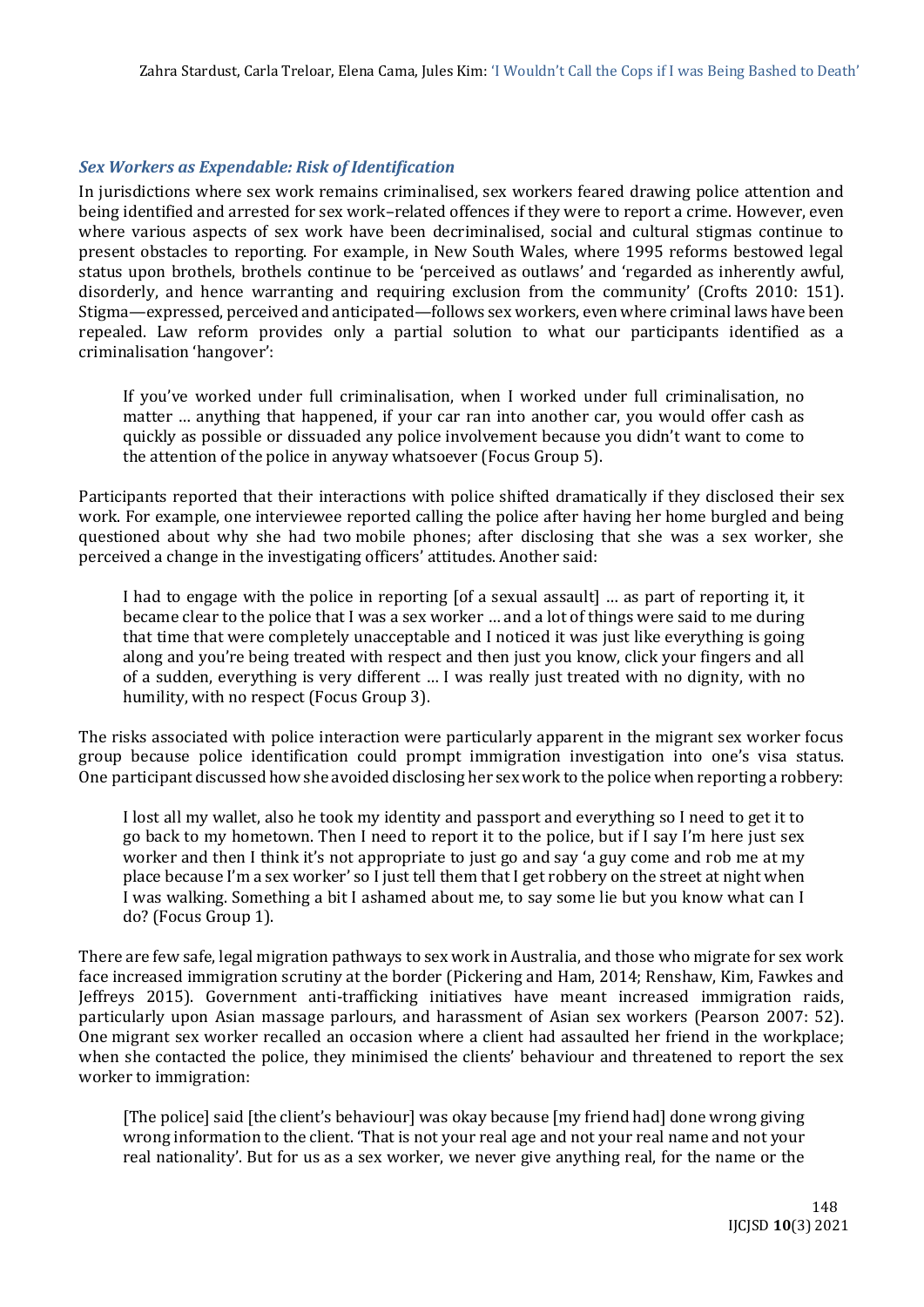age or nationality. It's just for our confidentiality, we don't want anyone to know who we are, this is simple. And the police said, 'well it's kind of like you deserve that, because you didn't give the correct information, so that's why the client is angry to you' … [The police] ask her, 'what is your visa you are holding?' and she said 'I am a student' and he said, 'if you are student, why are you still working here, why are you still in here? If you don't leave now I'm going to contact immigration and I'm going to get you caught' just like that, so she was so frightened and she said she leave everything and just go (Focus Group 4).

These experiences highlight the precarious position of migrant sex workers in Australia. For sex workers on temporary visas, the incentive to report a crime was low due to the immediate assumption by police that the migrant sex worker was at fault rather than the local perpetrator, as well as the likelihood that police may tip off immigration authorities, resulting in potential detention or deportation.

# *Sex Workers as Corruptible: Risk of Entrapment*

Police corruption in regulating the sex industry has been extensively documented by the Wood Royal Commission in New South Wales, the Fitzgerald Inquiry in Queensland and the Neave Inquiry in Victoria. Corruption is enabled by criminal and licensing laws, as well as discriminatory local council policies that regulate home-based sex services premises and massage parlours. In the migrant sex worker focus group, participants reported incidents where police arrived at their workplace with an unspoken expectation that they would receive free services in return for not reporting the sex workers because they were working in a jurisdiction where sex work was criminalised:

The police came, because the police knows, they see the ad in [a free classified ads website] and know they have a new girl come. And the police come to see me and didn't do anything ... and then my boss leave the police in the room and [I] gave him a free hand job … Yeah and the police say, 'I will not tell on you' (Focus Group 1).

Police continue to engage in entrapment operations by posing as clients to entice sex workers into breaking the law, particularly in jurisdictions such as Victoria (where special police operations target street-based sex workers) and Queensland (where police request unprotected services or doubles bookings). Since 2012, police in Queensland have enjoyed express immunity from prosecution for entrapping sex workers:

I was also working privately in Queensland … I was aware of police doing this thing where they call up your number and they try to get you to agree to an uncovered blow job over the phone, because they are trying to get prosecution for any kind of unprotected sex, well it's illegal here basically … I did have a situation where an undercover police officer came in pretending to be a client and asked all of the questions almost like they had a list of all the illegal things and it was incredibly unnerving and very distressing. And you feel like your whole world has been kind of, you know, invaded by, non-consensually, you know… Yeah it was really horrible and then he did the whole, 'I've left my wallet in the car, I'll be back in a minute' and left and never came back (Focus Group 4).

## *Sex Workers as Untrustworthy: Risk of Disbelief*

Processes of sex workers being 'responsibilised for sex work related violence' (Krüsi et al. 2016: 1137) are particularly evident when sex workers report sexual assault. Problematic legal, cultural and social narratives that sex workers are in a perpetual state of consent (and thus unable to be sexually assaulted) affect the perceived 'rapeability' of sex workers. Interviews with street-based sex workers have indicated that the public often sees them as 'unrapeable' or deserving of sexual assault (Miller and Schwartz, 1995). More recently, a study in the United States of undergraduate students indicated that participants responded to news about a sex worker who had been raped with less empathy and more victim-blaming attitudes than a non–sex worker (Sprankle et al. 2018). In these circumstances, sex workers' mistrust and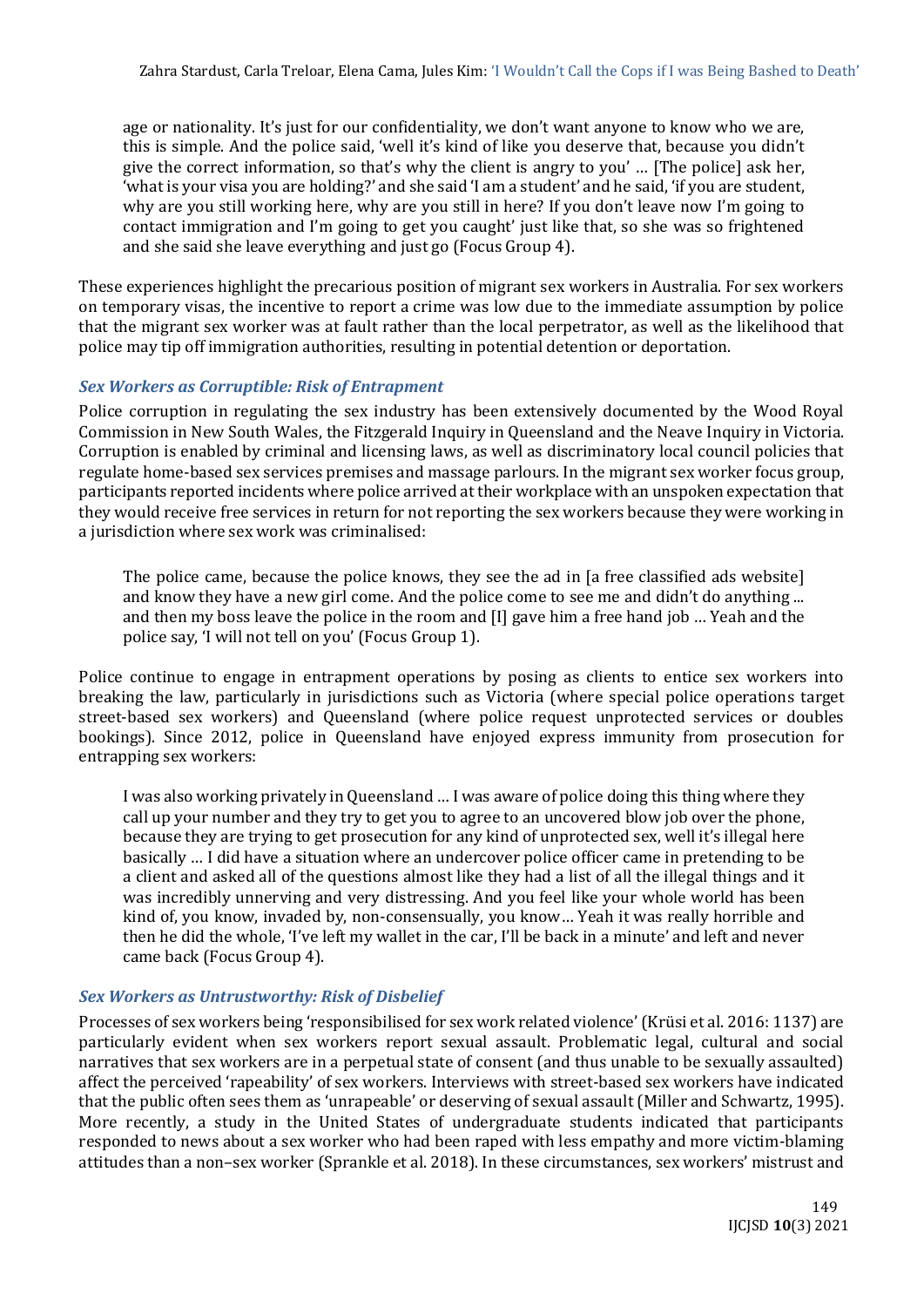avoidance of the legal system can be seen as rational and deliberate acts of self-care. For those who had experienced crimes that attract additional stigma or disbelief, such as domestic violence, participants reported a sense of having nowhere to turn:

The problem with domestic violence of sex workers that you have, from my experience, when you got it, when you speak out, no one really believes you and that's a problem … they look at you and they think you are still alive, that you haven't been through any sexual abuse or whatever it is, so they don't believe what you say (Focus Group 3).

The last serious sexual assault that I was subject to, I didn't contact the police because I didn't want to be subject to more trauma and I think that really sums up how I feel about the police having been a sex worker for more than 20 years (Focus Group 2).

In combination with everything that I know about police in general and the situation in Victoria from being part of the sex worker community … I would never do that … I would support someone else if they wanted to make a complaint to police … but I would be extremely reluctant to in anyway encourage that (Focus Group 2).

Like other victims of sexual assault, sex workers were reluctant to report such crimes to police, anticipating that they would not be taken seriously. This data echoes the well-documented experiences of sexual assault victims who report their experiences within the criminal legal system as a 'second rape' (Scheppele 1992). Disclosing both sex work and sexual violence (at work or outside work) to the police becomes risky for sex workers due to the potential that their sex work will be used to excuse harmful experiences:

I don't think women fare very well in those situations full stop. I don't think we have an enlightened criminal justice system when it comes to these issues. I don't even think I would expect to fare well as a non-worker who had a rosy back history ... I don't even think about my past negatively [but] in that thing I go, 'am I up for that?' (Focus Group 5).

## *Sex Workers as Disposable: Risks of Reporting*

Sex worker decisions to report crime among our participants were influenced by judicial commentary, court outcomes and media reporting of cases involving sex worker victim–survivors. Sex workers anticipated myths and stereotypes about the perceived rapeability of sex workers in judicial decisionmaking. Feminist legal scholars have examined Australian court decisions that have considered the relevance of a victim's sex work, including judicial commentary that sexual assault 'when committed against prostitutes … is not as heinous as when committed, say, on a happy married woman' (*Attorney General v Harris* [1981] VCCA, 11 August 1981, cited in Graycar and Morgan 2002: 346–348). Despite advocacy from both sex worker and women's legal organisations, as well as the Victorian Law Reform Commission, it was not until 2016 that the Victorian Sentencing Manual (Judicial College of Victoria) was updated so that judges could no longer take into account 'prostitution, and the conduct of the victim prior to the offence' in sentencing sexual offenders.

Participants raised the overdue nature of these legislative reforms in focus groups. They highlighted that it was not simply about legislative reform but the criminal legal system more broadly. Whore stigma also manifests in police treatment, prosecutorial discretion, judicial bias and the adversarial process itself:

Well it is the entire system, and let's be honest, for 36 years here in Victoria it was a guideline for judges that they could give people reduced sentences if they raped one of us on the basis that we weren't chaste women (Focus Group 2).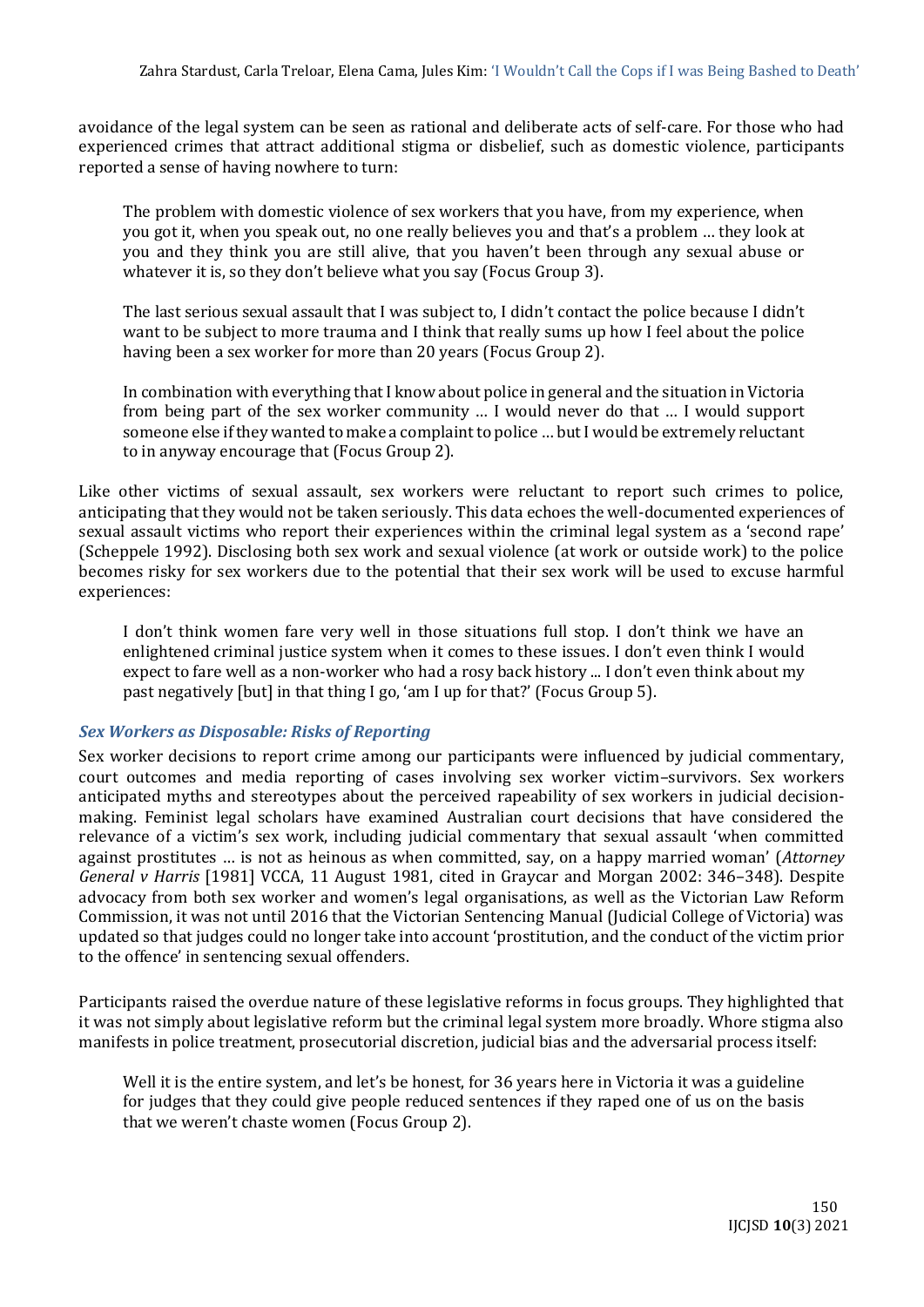Victoria recently was probably the most exciting thing I've seen in a long time, just got those laws that said that 'your occupation can't be considered in sentencing', which was pretty exciting. Like I remember the [high profile murder] case of [non-sex worker] Jill Meagher and the prior six victims had been [sex] workers and the sentences had been really light and then the husband came out and said, 'if those women hadn't been sex workers, I believe my wife would still be alive' and to me, that felt like a really fundamental change. He recognised that when we treat one group of women as second class, it affects all women (Focus Group 5).

For many, reporting a crime seemed pointless because popular media representations of sex work as undesirable and sex workers as disposable victims (whereby sex workers are portrayed as dead bodies, rather than holistic characters) (Hay 2017) are so heavily entrenched in the cultural imagination. The *Courier Mail* reporting of the horrific murder and dismembering of transgender sex worker Mayang Prasetyo was ruled 'offensive' and 'gratuitous' by the Australian Press Council (Ball 2016: 2). The murders of Jill Meagher (a non–sex worker) and Tracey Connelly (a sex worker) were treated differentially by media, with Connelly dehumanised and referred to repeatedly as a 'prostitute' in news headlines (Gilmore 2019; Rosewarne 2013). Our participants experienced media reporting and judicial decisions as evidence that sex workers' lives are less valuable, that sex workers do not receive equal treatment under the law and that the law does not deliver justice:

You just have to look at cases that have involved sex workers that show that, you know, sex workers don't get good justice, like the cases like the American Navy guy that raped a sex worker and, you know, wasn't convicted and there are cases down in Melbourne of that guy who was sexually assaulting sex workers for years and police never did anything about it. Yeah, like we are constantly reminded that we're not valuable or not seen as valuable members of society and we're not worth police protection or justice (Focus Group 6).

Media reporting on sex work is one site where sex workers learn about how the criminal legal system has handled cases. These representations (particularly how sex workers are compared to other victims) affect sex workers' decisions to report. In addition to the death of Tracey Connelly, one participant refers to the 2009 case of United States sailor Petty Officer Timothy Davis. He was found not guilty by the New South Wales District Court of having sexual intercourse without consent and aggravated by bodily harm, despite admitting to using a 'lock-down manoeuvre' to restrain the worker after he did not orgasm within his halfhour time slot (Scheikowski 2009). Another participant also referenced this case:

Here we had the case of the American sailor who assaulted a sex worker and assaulted her really badly. He basically half strangled her to death and yet he got off with probation and that was because you know, he was an American sailor here on leave and you know, nobody wanted to upset the Americans and she was just a whore (Focus Group 5).

Participants in the focus groups had cases such as this in their minds when deciding whether to report a crime to the police.

## *Sex Workers as Responsible: Risks of Prosecution*

Despite sex workers' core involvement and advocacy in the Slutwalk and #MeToo movements demanding accountability and justice (Chateauvert 2014), sex workers still anticipate stigma in the legal system, particularly in jurisdictions that retain criminal and licensing regimes:

In this kind of model of legislation [licensing in Queensland] from between any one day, in any one day activities I'm doing at work are illegal and others are legal … you are crossing that line backwards and forwards all the time, so it is the fact that it's more difficult to access redress about stuff if you are doing something that is illegal, because you would be making yourself known to be doing that activity, so in moving forward with anything, you are always considering whether it's worth the risk … (Focus Group 4).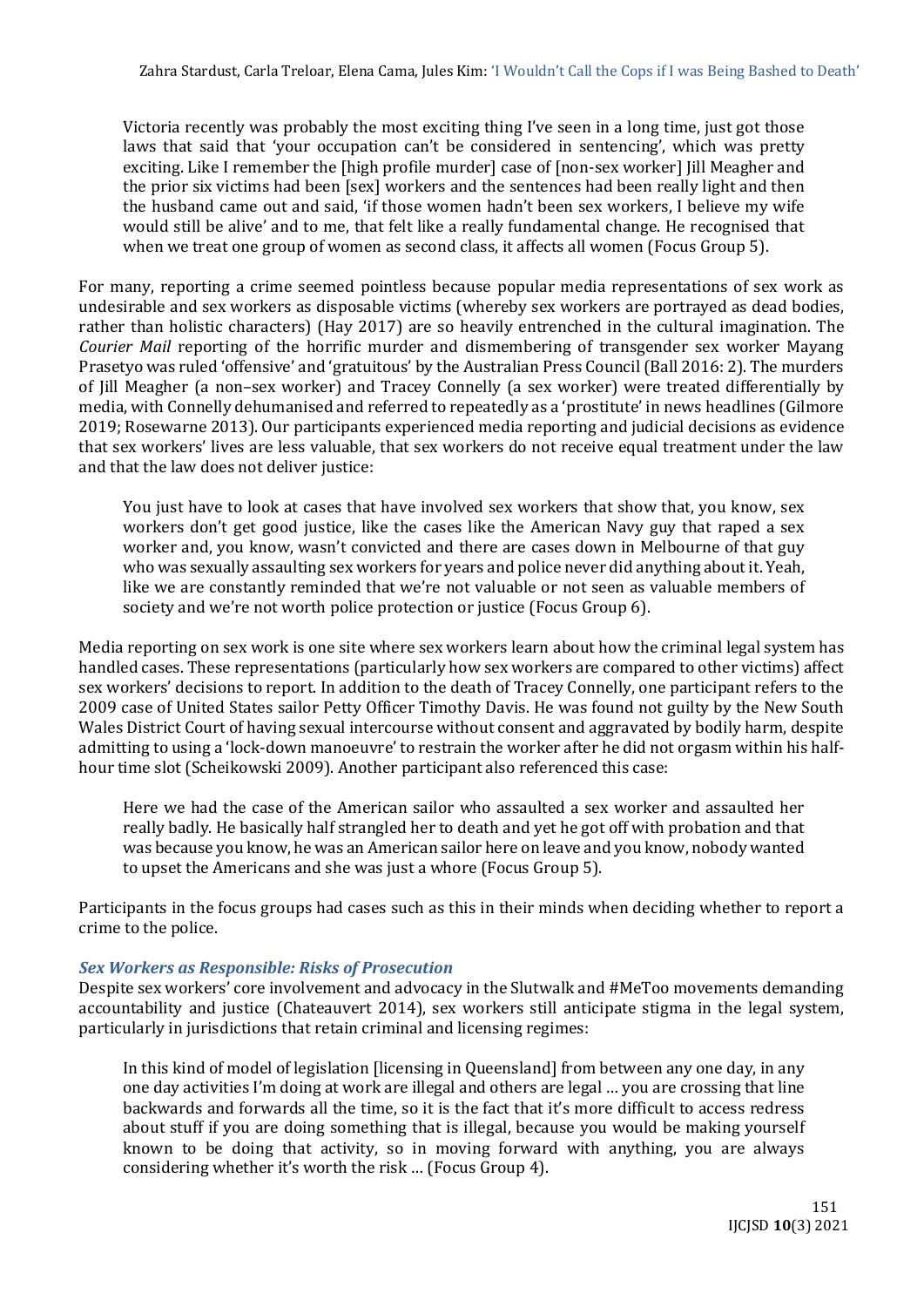Some recent case law has suggested shifts in the treatment of sex work by courts. In a 2015 Supreme Court case in the ACT, *R v Livas* [2015] ACTSC 50, a man plead guilty to sexual assault induced by fraud and was sentenced to eight months imprisonment with a two-year good behaviour bond after he pretended to pay a sex worker with an envelope stuffed with paper. Some participants referred to this case as an example of progressive shifts in the law, although they qualified that 'it's taken us a long time to get there and it's only in one jurisdiction' (Focus Group 5). Additionally, one participant reported experiencing similar circumstances and still feeling too afraid to access police:

I was given fake money by a client once when I was working in [interstate] and [that state's] regulations are quite strict and they have a lot of conditions and even though I was working under the conditions, so I could have potentially called the police on this person, it was a choice. I went through the checklist in my head of what could go wrong if I did call the police and I had a pretty good case. This guy had committed a crime which was you know handing me fake money and still it was too frightening (Focus Group 5).

Some participants expressly noted the difficulty in meeting the evidentiary burdens to prosecute sexual assault cases successfully:

Even if you're not a sex worker and you've just experienced sexual assault in your personal life, those cases are very difficult to go through and those processes are very traumatic and getting a conviction is extremely hard and then you look at media reports of police and sex work and it's like it's even worse and it's like … why would you do it? (Focus Group 6).

One participant described this deliberation process over whether to access police assistance as 'sort of cost benefit analysis' (Focus Group 6). Another described it as 'very mentally draining' and something that 'at the end of the day it doesn't feel worthwhile' (Focus Group 6). Others spoke to the educational and emotional labour potentially required in convincing police or courts that sex workers could be victims of sexual assault at all:

I would not have the strength to sit there and have to justify the fact that there is a difference between consensual sex work and sexual assault and despite the fact that I received money, I did not consent to certain acts or give certain practices or to anything and therefore it was sexual assault (Focus Group 6).

Three states in Australia (Victoria, Queensland and New South Wales) are now reviewing their sexual consent laws to better reflect the experiences of sexual assault survivors. Some states have moved towards a communicative consent model and updated jury directions to require jurists to examine their assumptions about who can be sexually assaulted. Sex worker organisations have argued that consent should be vitiated where sex worker clients have provided falsified proof of payment or deliberately reversed their payments following their booking, in addition to occasions where police and council investigators misrepresent themselves by posing as clients (Scarlet Alliance and Vixen Collective 2020).

## *Sex Workers as Educators: Risks of Engaging*

On the few occasions that participants reported positive experiences with police, these were isolated to instances where the relevant state police force included trained sex worker liaison officers or had units that worked closely alongside sex worker organisations. Positive experiences or attitudes towards police were only reported in New South Wales (where sex work is decriminalised) or in states such as the Australian Capital Territory and Victoria, where sex worker organisations conduct sex worker sensitivity training: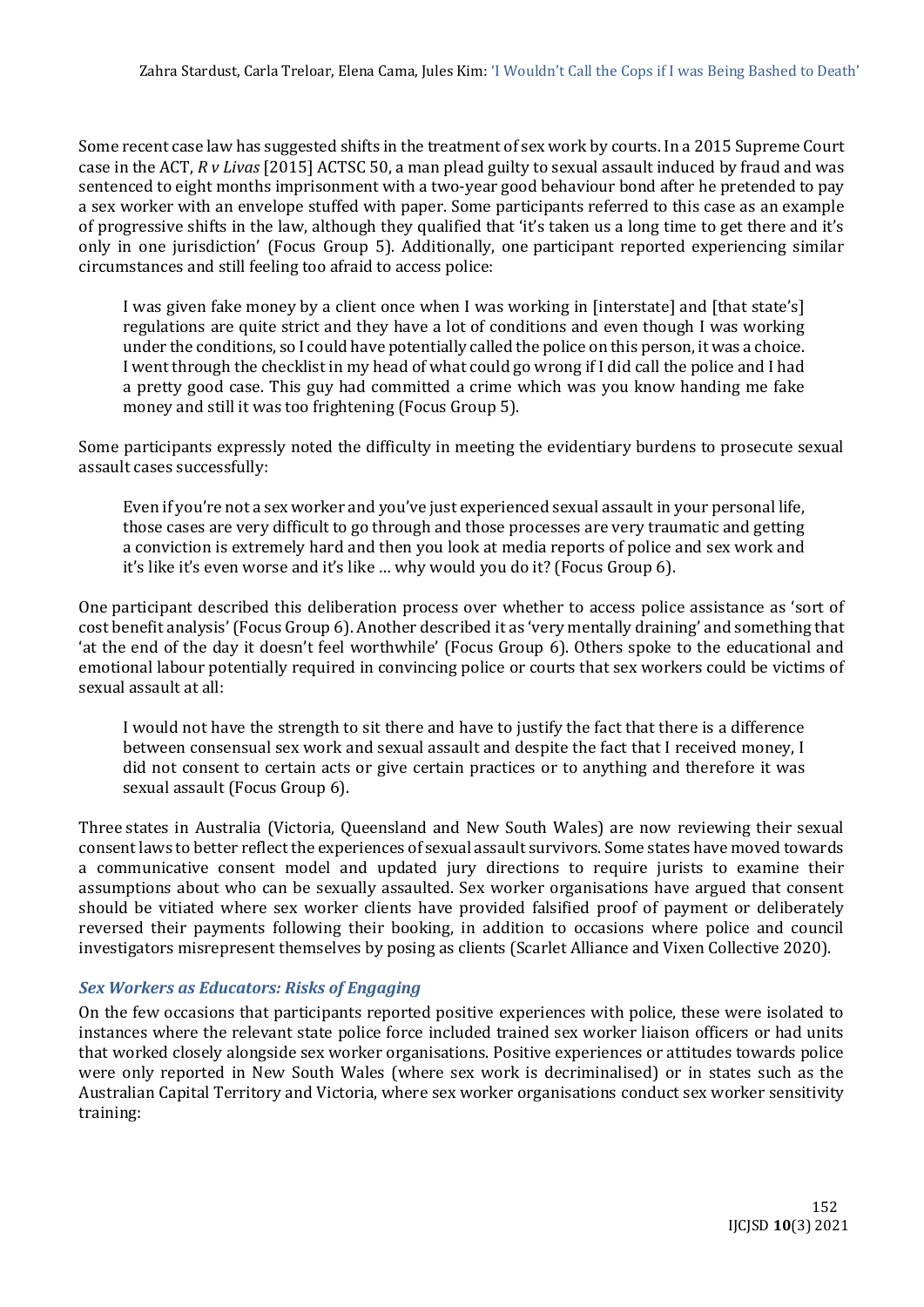I've had different responses. I was [a victim of a crime] a few years ago and I had to work my way through [numerous] sets of CID [criminal investigation departments] before I got to one that would actually take on the case and treat me like any regular citizen and they were fantastic, but having to go through the others first to get to them, because nobody wanted to deal with it, they had very much the attitude of 'what do you expect doing the job that you're doing?' (Focus Group 2).

Some participants suggested that sex worker sensitivity training with police had been effective in eliciting more effective responses. One New South Wales–based sex worker described how this made her feel more comfortable in accessing police services:

One of the things that sex worker organisations have done is working with young trainees with police coming into the force … and let them know who we are and how to treat us better and get rid of your pre-conceived ideas about who we might be … [If I went to the police] I would go through the liaison officer, the industry liaison officer … to smooth the way a bit (Interview 2).

In these instances, sex workers were selective about the particular geographical Police Area Command, station or officer, based on peer vouching systems and perceptions of progress in these areas. However, there was always a disclaimer that 'if you instigate dealings with the police, you really don't know what you're getting':

You pick and choose. [Inner city areas] Gay and Lesbian Liaison Officers, like if you are going to go, those are the ones that I would prioritise, but still you don't know what you are going to get, but they might have seen a sex worker before (Focus Group 4).

Participants noted various protective factors in dealing with police, including whiteness, class, heterosexuality, and being cisgender, employed outside the sex industry, English-speaking and working in a decriminalised jurisdiction. These factors improved people's access to and experiences with and treatment by police because there was less risk of being identified, fined or arrested. The small number of positive attitudes towards and experiences of police were described by participants who identified as cisgender women. No participants from the migrant sex worker focus group, nor any transgender or gender diverse participants, reported positive experiences with or attitudes towards the police. For sex workers with multiple stigmatised identities, police engagement remained a severe risk.

When we asked participants what it would take to end sex work stigma, the responses overwhelmingly emphasised the need to take an intersectional approach to eliminate compounding oppressions that shaped sex worker experiences with police and the state. For example, many participants spoke to the need to end racism, homophobia, transphobia, misogyny and drug criminalisation in the criminal legal system, as well as to abolish institutions of policing altogether: 'decolonisation, end capitalism, dismantle patriarchy. And also disestablish the police obviously' (Focus Group 2).

## **Conclusion: Risk, Safety and Opting Out of the System**

Our study provides qualitative data about the factors influencing sex worker decision-making about engagement with the criminal legal system, including how perceived and anticipated stigma can be a driver in sex workers' decisions to (dis)engage with the system. Sex workers consistently indicated a reluctance to seek police assistance or to pursue cases using criminal legal mechanisms, reporting a lack of trust in police, lack of faith in the system and little to no perceived likelihood of a just outcome in court. Consequently, many took steps to avoid re-traumatisation, stigmatisation and discrimination by opting out of the system itself. This should be unsurprising, given that sex workers are expected to assume responsibility for their participation in an occupation that is positioned as inherently risky. Platt et al.'s research identified that sex workers confront 'diverse forms of police violence and abuses of power' (2018: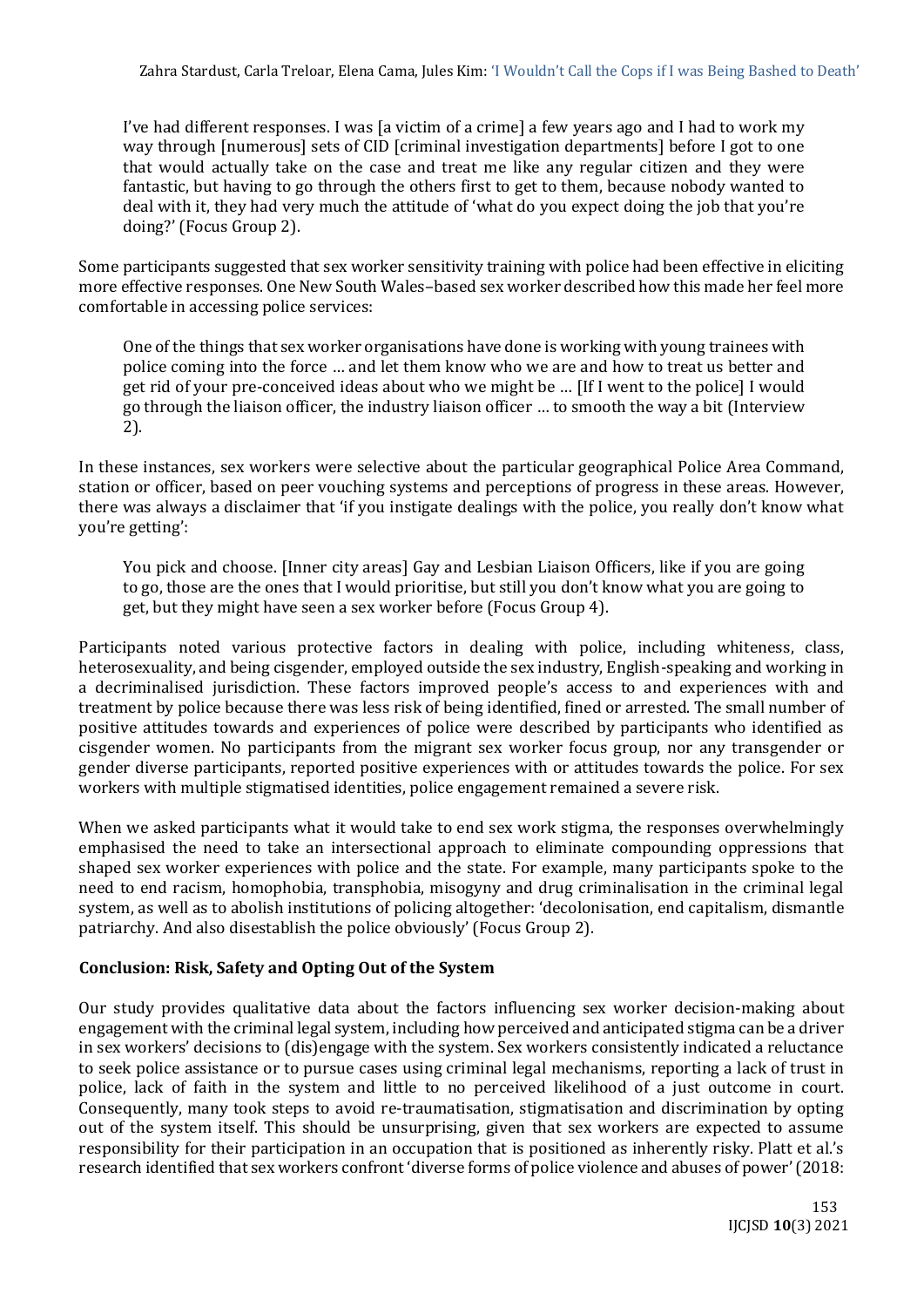1). The kinds of police interactions discussed above worsen the labour conditions for sex workers, increase the risks and place greater responsibility upon sex workers to fend for themselves. Sex workers navigate this system selectively and vigilantly to protect themselves from the police, immigration and criminalisation, while little responsibility rests upon the state.

We can attribute this reluctance to engage to several factors. First, the complex web of criminal and licensing laws that continue to regulate sex work in most states and territories poses a significant disincentive to sex workers having any interaction with the state for fear of identification, incrimination and arrest. Second, legacies of trauma from police corruption and brutality towards sexual minorities mean that sex workers identify police as prosecutors and perpetrators rather than protectors and hold deep distrust in the institution itself. Third, sex workers' decisions to pursue redress in cases of violence are influenced by news reporting about sex worker victims of crime, where sex workers continue to be treated as either less worthy victims, less rapeable or a media spectacle. Fourth, such concerns are often affirmed for sex workers when they turn to court decisions and judicial commentary as evidence of the law's inability to keep pace with community standards and to highlight the lack of justice for sex workers. Fifth, these external factors are repeatedly validated by an embodied whore knowledge comprised of sex workers' individual, direct experiences with the system. The few occasions where sex workers reported positive experiences with police were isolated to individual officers or particular stations with a history of liaison and training with sex worker organisations; however, even these came with cautionary caveats. Our participants' experiences confirm that 'regimes of stigmatisation and criminalisation [continue] to undermine sex workers citizenship rights to police protection and legal recourse' (Krüsi et al. 2016: 1137). Whore stigma remains entrenched in multiple layers of the criminal legal system.

Criminalisation and licensing of sex work are both drivers and symptoms of whore stigma. They are drivers in the sense that the presence of criminal and licensing laws facilitate (and provide justification for) increased police contact. Additionally, they are symptoms in the sense that legal systems governing sex work have developed through stigmatised narratives of disgust, protection and risk. However, stigma bleeds out beyond blackletter law. Although decriminalisation is an essential and necessary first step, simply repealing criminal and licensing laws will not destigmatise sex work. Decriminalisation remains a liminal state of affairs, always at risk and threatened by the hangovers of previous regimes. Even where sex work has been decriminalised, further legal, cultural and systemic change is necessary to ensure that sex workers can access rights and justice.

Our data emphasises the importance of understanding stigma as a structural regime that organises how sex work is positioned, regulated and responded to. Stigma is often uncritically portrayed as an aberration rather than a system, isolated to interactions between people and manifesting as individual prejudice (Stangl, Earnshaw and Logie 2019). By positioning stigma as an individual problem, we arrive at the fallacy that individual training or education alone will reduce stigma and facilitate attitudinal change. Our data do indicate that such interventions are valuable—educative training by peer sex worker organisations with police, judiciary and lawyers to reduce unconscious bias would certainly improve some sex workers' interactions with criminal legal system actors. Our data also demonstrates the need for further research about how staff in the criminal legal system express stigma. Similarly, increased funding of sex work– specific free legal services would assist in mobilising sex workers to claim their legal rights. Greater resourcing of sex worker organisations to implement training and develop stigma reduction interventions, the development of appropriate referral pathways, and peer workers' involvement could improve some sex worker experiences in navigating avenues to justice.

However, training with police, judiciary or lawyers will not 'fix' stigma because stigma is not simply a result of naivety or a lack of empathy. Stigma exists where power is exercised (Link and Phelan 2001). Stigma (and its role in maintaining social hierarchies) is pivotal to the over-policing of Aboriginal and Torres Strait Islander, trans, street-based, drug-using, HIV-positive and migrant sex workers. It is also central to the criminalisation of drug use, rough sleeping, solicitation and loitering. Resisting criminalisation is often complex, messy and unpredictable, meaning that 'simplistic approaches to changes are not always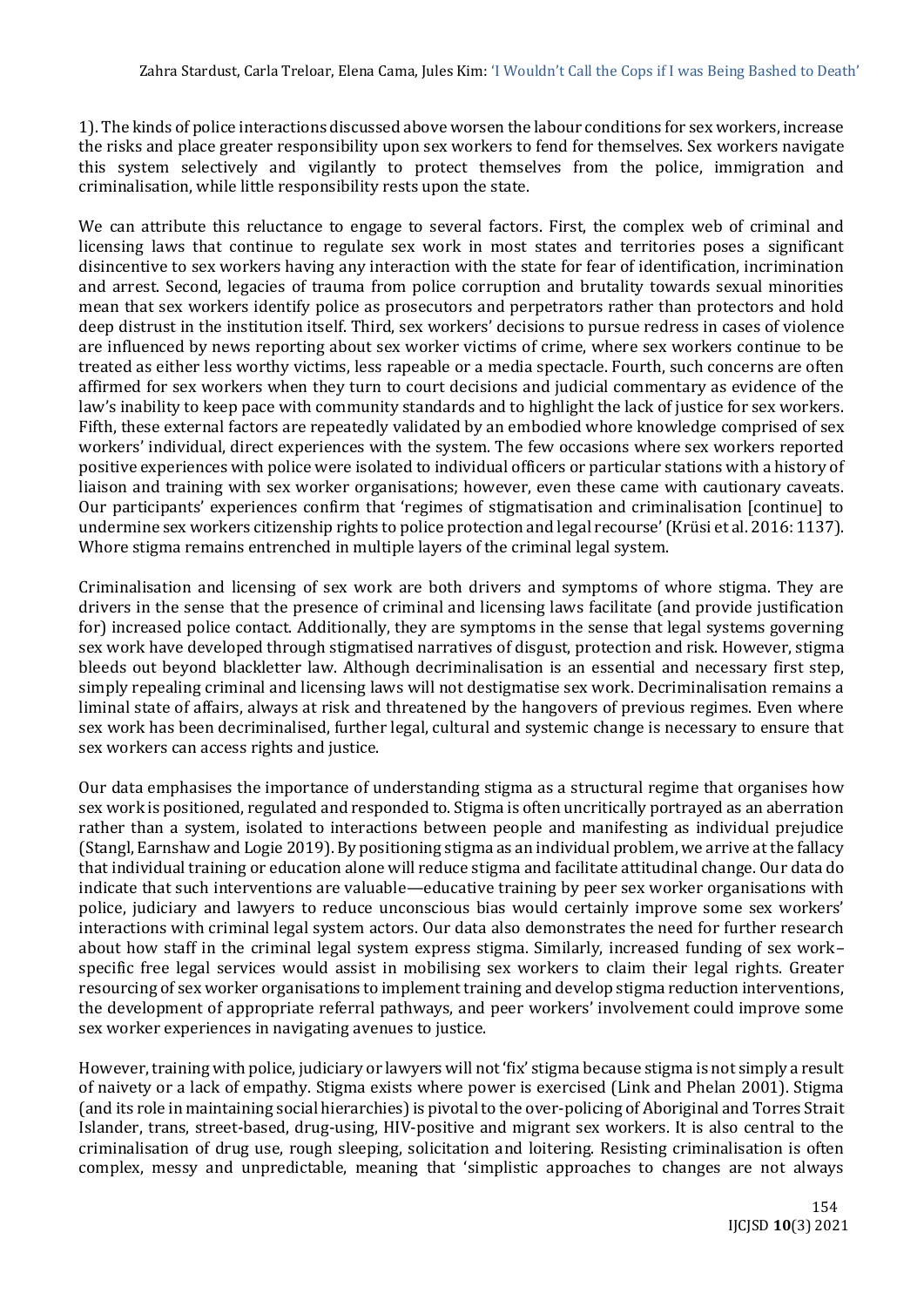possible, and may in fact make matters worse' (Seear, Fraser and Boyd 2020: n.p.). Recent law reform efforts to introduce anti-discrimination and anti-vilification protections for sex workers and to expunge sex workers' historical convictions and destroy registration records may go some way towards alleviating stigma that influences criminal legal system actors. Safe pathways to migration, human rights approaches to labour exploitation and transformative justice approaches to harm may facilitate broader system change. While it may have important individual or cultural impacts, sensitivity training does not address the rapid expansion of police powers or their lack of independent oversight, nor the persistent reach of criminal and licensing laws that enable and facilitate whore stigma. Stigma reduction approaches must address the ways in which stigma is entrenched in the systems themselves—into the criminal law, the criminal process, police powers and laws regulating sex work. In this sense, ending sex work stigma requires not only decriminalisation but further repeal of police powers, defunding of police as an institution, non-carceral solutions and justice reinvestment into communities. With the recent decriminalisation of sex work in the Northern Territory and the current review of sex work regulation in Victoria, alongside robust campaigns for decriminalisation in Queensland and South Australia, sex workers are demanding more than simply the removal of criminal laws. Sex workers are asking for an end to structural violence and the building of systems that facilitate sex workers' access to rights, freedoms and justice.

*Correspondence:* Zahra Stardust, Postdoctoral Research Fellow, Australian Research Council Centre of Excellence for Automated Decision-Making and Society, Queensland University of Technology, Australia [zahra.stardust@qut.edu.au.](mailto:zahra.stardust@qut.edu.au)

### **References**

- Andrijasevic R (2007) Beautiful dead bodies: Gender, migration and representation in anti-trafficking campaigns. *Feminist Review* 86(1): 24–44[. https://doi.org/10.1057/palgrave.fr.9400355](https://doi.org/10.1057/palgrave.fr.9400355)
- Ball M (2016) *Criminology and queer theory: Dangerous bedfellows?* London: Springer.
- Bell D and Binnie J (2000) *The sexual citizen: Queer politics and beyond.* Massachusetts: Polity Press.
- Bruckert C and Hannem S (2013) Rethinking the prostitution debates: Transcending structural stigma in systemic responses to sex work. *Canadian Journal of Law & Society/La Revue Canadienne Droit et Société* 28(1): 43–63. <https://doi.org/10.1017/cls.2012.2>
- Benoit C, Jansson SM, Smith M and Flagg J (2018) Prostitution stigma and its effect on the working conditions, personal lives, and health of sex workers. *Journal of Sex Research* 55(4–5): 457–471. <https://doi.org/10.1080/00224499.2017.1393652>
- Chateauvert M (2014) *Sex workers unite: A history of the movement from Stonewall to SlutWalk*. Massachusetts: Beacon Press.
- Crofts P (2010) Brothels: Outlaws or Citizens? *International Journal of Law in Context* 6(2): 151–166. <https://doiorg/10.1017/S1744552310000054>
- Dwyer A and Tomsen S (2016) The past is the past? The impossibility of erasure of historical LGBTIQ policing. In Ball M, Crofts T and Dwyer A (eds) *Queering Criminology*: 36–53. London: Palgrave Macmillan.
- Gilmore J (2019) Rape is not 'sex' and 'broken hearts' don't cause murder. Women are dying and language matters. *The Guardian*, 1 September. [https://www.theguardian.com/books/2019/aug/31/is-not-sex-and](https://www.theguardian.com/books/2019/aug/31/is-not-sex-and-broken-hearts-dont-cause-women-are-dying-and-language-matters)[broken-hearts-dont-cause-women-are-dying-and-language-matters](https://www.theguardian.com/books/2019/aug/31/is-not-sex-and-broken-hearts-dont-cause-women-are-dying-and-language-matters)
- Graycar R and Morgan J (2002) *The hidden gender of law*. Sydney: Federation Press.
- Ellison G, Dhónaill CN and Early E (2019) *A review of the criminalisation of paying for sexual services in Northern Ireland*. Belfast: Queens University and Department of Justice.
- Harcourt C, Egger S and Donovan B (2005) Sex work and the law. *Sexual Health* 2(3): 121–128. <https://doi.org/10.1071/SH04042>
- Hay LV (2017) *Writing diverse characters for fiction, TV or film: An essential guide for authors and script writers*. Oldcastle Books.
- Jeffreys E, Matthews K and Thomas A (2010) HIV criminalisation and sex work in Australia. *Reproductive Health Matters* 18(35): 129–136. [https://doi.org/10.1016/s0968-8080\(10\)35496-6](https://doi.org/10.1016/s0968-8080(10)35496-6)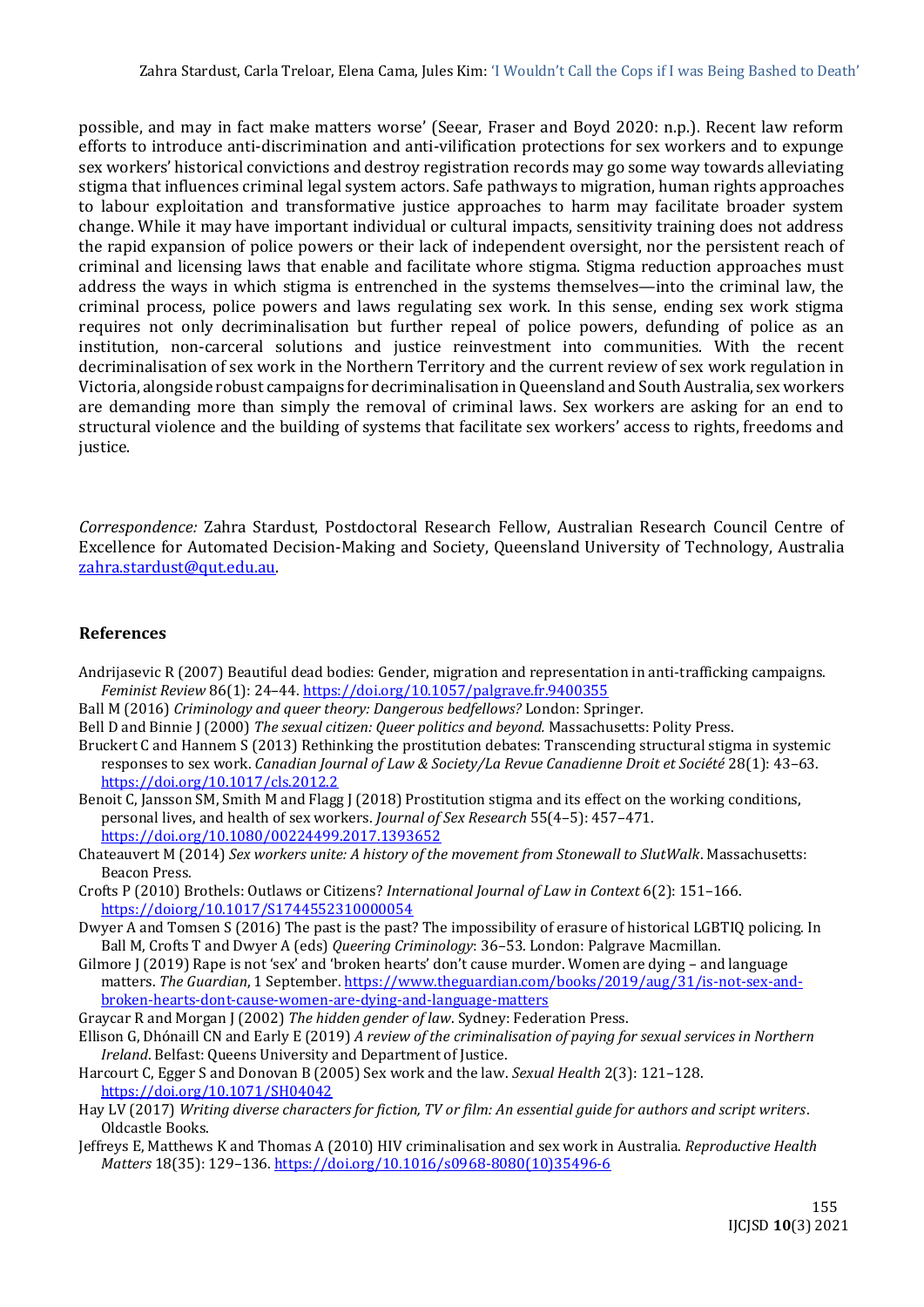- Jeffreys E, O'Brien E and Fawkes J (2019) The case for decriminalisation: Sex work and the law in Queensland. *Crime and Justice Briefing Paper, Issue No. 1*. Brisbane: Queensland University of Technology. <https://eprints.qut.edu.au/131101/1/Briefing%20Paper%20sex%20work.pdf>
- Krüsi A, Kerr T, Taylor C, Rhodes T and Shannon K (2016) 'They won't change it back in their heads that we're trash': The intersection of sex work‐related stigma and evolving policing strategies. *Sociology of Health & Illness* 38(7): 1137–1150.<https://doi.org/10.1111/1467-9566.12436>
- Krüsi A, Pacey K, Bird L, Taylor C, Chettiar J, Allan S, Bennett D, Montaner JS, Kerr T, Shannon K (2014) Criminalisation of clients: Reproducing vulnerabilities for violence and poor health among street-based sex workers in Canada—a qualitative study. *British Medical Journal Open* 4(6). <https://doi.org/10.14288/1.0315338>
- Lazarus L, Deering KN, Nabess R, Gibson K, Tyndall MW and Shannon K (2012) Occupational stigma as a primary barrier to health care for street-based sex workers in Canada. *Culture, Health & Sexuality* 14(2): 139–150. <https://doi.org/10.1080/13691058.2011.628411>
- Landsberg A, Shannon K, Krüsi A, DeBeck K, Milloy M, Nosova E, Kerr T, Hayashi K (2017) Criminalizing sex work clients and rushed negotiations among sex workers who use drugs in a Canadian setting. *Journal of Urban Health* 94(4): 563–571.<https://doi.org/10.1007/s11524-017-0155-0>
- Le Bail H and Giametta C (2018) What do sex workers think about the French prostitution act: A study on the impact of the law from 13th April 2016 against the 'Prostitution System' in France: Synthesis." [http://www.medecinsdumonde.org/sites/default/files/ENGLISH-Synth%C3%A8se-Rapport-prostitution-](http://www.medecinsdumonde.org/sites/default/files/ENGLISH-Synth%C3%A8se-Rapport-prostitution-BD.PDF)[BD.PDF](http://www.medecinsdumonde.org/sites/default/files/ENGLISH-Synth%C3%A8se-Rapport-prostitution-BD.PDF)
- Link BG and Phelan JC (2001) Conceptualizing stigma. *Annual Review of Sociology* 27(1): 363–385. <https://doi.org/10.1146/annurev.soc.27.1.363>
- Lyons T, Krüsi A, Pierre L, Kerr T, Small W and Shannon K (2017) Negotiating violence in the context of transphobia and criminalization: The experiences of trans sex workers in Vancouver, Canada. *Qualitative Health Research* 27(2): 182–190.<https://doi.org/10.1177%2F1049732315613311>
- Miller J and Schwartz MD (1995) Rape myths and violence against street prostitutes. *Deviant Behavior* 16(1): 1–23. [https://doi.org/10.1080/01639625.1995.9967984](https://psycnet.apa.org/doi/10.1080/01639625.1995.9967984)
- Minichiello V, Scott J and Cox C (2018) Commentary: Reversing the agenda of sex work stigmatization and criminalization: Signs of a progressive society. *Sexualities* 21(5–6): 730–735. <https://doi.org/10.1177%2F1363460716684510>
- Morrison TG and Whitehead BW (2007) Nobody's ever going to make a fag pretty woman: Stigma awareness and the putative effects of stigma among a sample of Canadian male sex workers. *Journal of Homosexuality* 53(1–2): 201–217[. https://doi.org/10.1300/J082v53n01\\_09](https://doi.org/10.1300/J082v53n01_09)
- New South Wales Government (1997) Royal Commission into the NSW Police Service: Final Report Corruption. <https://trove.nla.gov.au/work/20238051>
- Pearson E (2007) Australia, in *Collateral damage: The impact of anti-trafficking measures on human rights around the world*. Bangkok: Global Alliance Against Traffic in Women.
- Pheterson G (1990) The category 'prostitute' in scientific inquiry. *Journal of Sex Research*. 27(3): 397–407. <https://doi.org/10.1080/00224499009551568>
- Pickering S and Ham J (2014) Hot pants at the border: Sorting sex work from trafficking. *British Journal of Criminology*, *54*(1): 2–19. <https://doi.org/10.1093/bjc/azt060>
- Platt L, Grenfell P, Meiksin R, Elmes J, Sherman SG, Sanders T, Mwangi P and Crago A-L (2018) Associations between sex work laws and sex workers' health: A systematic review and meta-analysis of quantitative and qualitative studies. *PLoS Medicine* 15(12): e1002680.<https://doi.org/10.1371/journal.pmed.1002680>
- Queen C (1998) Sex radical politics, sex-positive feminist thought, and whore stigma. Jill Nagle (ed) *Whores and Other Feminists*. New York: Routledge. 125 - 135.
- Renshaw L, Kim J, Fawkes J and Jeffreys E (2015) Migrant sex workers in Australia. *Research and Public Policy Series No. 131*. Canberra: Australian Institute of Criminology.<https://www.aic.gov.au/publications/rpp/rpp131>
- Rosewarne L (2013). One woman's worth: Society's double standard. *The Drum*, 30 July.
- <https://www.abc.net.au/news/2013-07-30/rosewarne-one-womans-worth/4852056>
- Rubin G (2011) *Deviations: A Gayle Rubin Reader.* Durham and London: Duke University Press.
- Russell EK (2019) *Queer histories and the politics of policing*. Oxford and New York: Routledge.
- Scarlet Alliance and Vixen Collective (2020) Submission to the Victorian Law Reform Commission for the Inquiry into Improving the Response of the Justice System to Sexual Offences. 23 December.
- Scoular J and O'Neill M (2007) Regulating prostitution: Social inclusion, responsibilization and the politics of
- prostitution reform. *The British Journal of Criminology* 47(5): 764–778[. https://doi.org/10.1093/bjc/azm014](https://doi.org/10.1093/bjc/azm014) Scheikowski M (2009) US sailor not guilty of rape in Sydney. *Sydney Morning Herald*, 23 November.